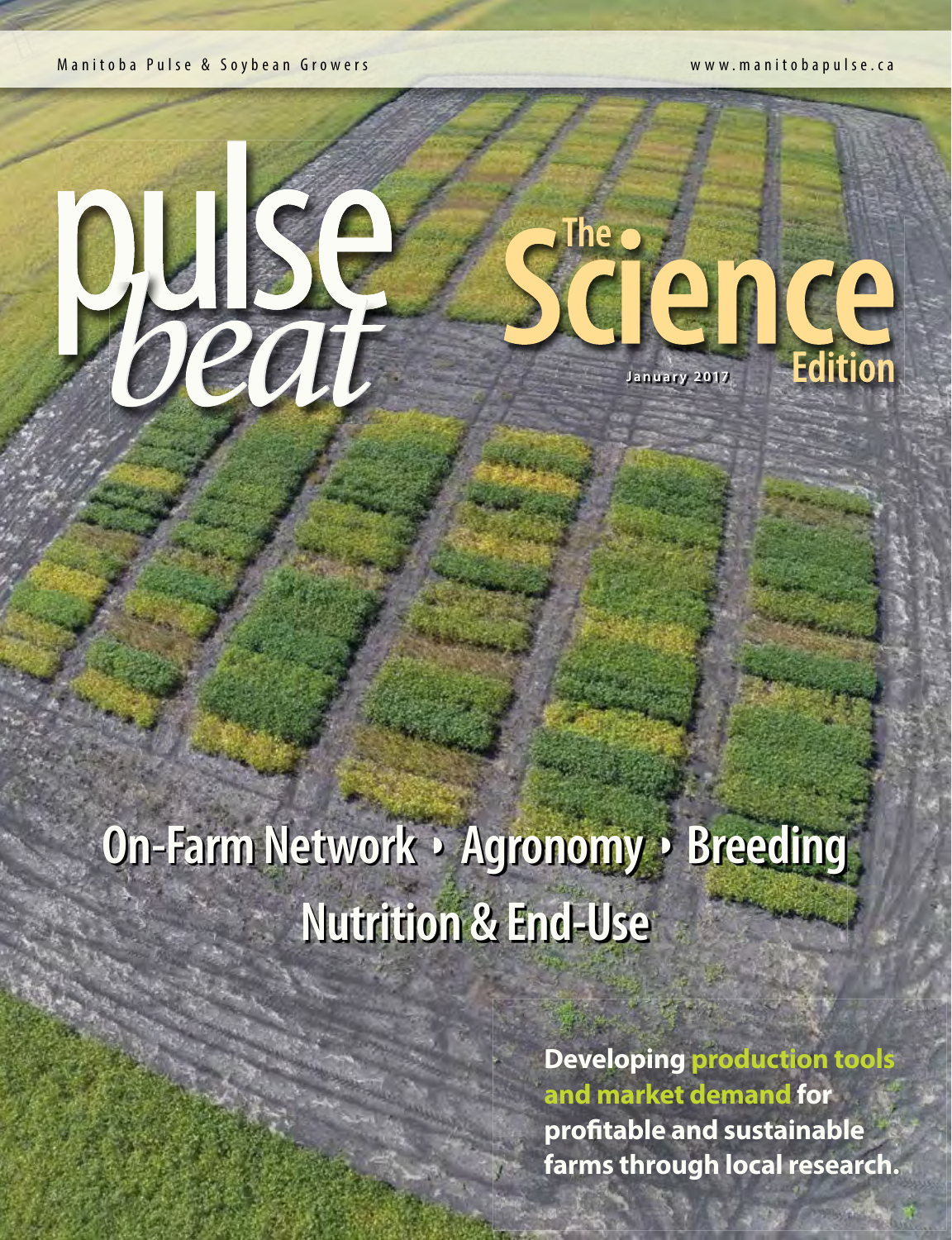Research is a core activity of Manitoba Pulse & Soybean Growers (MPSG). It is fundamental to supporting the development of our production resources and knowledge, as well as our efforts to increase local market demand for soybeans and pulses. MPSG invests approximately 60% of its annual budget into a well-rounded research program within four broad areas: agronomy, breeding, nutrition, end-use, and most recently, the On-Farm Network. The aim of the program is to identify and address production constraints and marketing opportunities to support profitable and sustainable pulse and soybean farms in Manitoba.

A successful research program not only addresses the issues, but also makes the information available. This new *Pulse Beat* issue – *The Science Edition* – was created to report on the progress made through MPSG's research investment to its members and industry stakeholders. It is a compilation of results from recently completed projects that were supported by farmer check-off dollars. Many of the following projects are also supported by other organizations. These collaborations not only strengthen MPSG's connections within the industry, but also maximize the value of MPSG check-off.

If you are looking for more extensive reports, visit our website, manitobapulse.ca. The staff team at MPSG is working to update the website with current results, so keep checking out the *Research* and *On-Farm Network* pages for new information over the winter.

We want to hear from you, the farmers. Tell us about your production issues and opinions on research needs in our province.

Januyssa Shumkow

Laryssa Grenkow MPSG Director of Research & Production laryssa@manitobapulse.ca

### TABLE OF CONTENTS

### **ON-FARM NETWORK**

| On-Farm Evaluations of Single vs. Double Inoculation |  |
|------------------------------------------------------|--|
|                                                      |  |

### **AGRONOMY**

| <b>Phosphorus Fertilization Beneficial Management</b> |  |
|-------------------------------------------------------|--|
| Soybean Aphid Control by Natural Enemies in           |  |
| Manitoba Soybean Cyst Nematode Survey (2014/15)4      |  |
|                                                       |  |

### **BREEDING**

| Evaluation of Nutritional, Physio-Chemical and                                        |  |
|---------------------------------------------------------------------------------------|--|
| Cooking Quality Traits in Manitoba-Grown Dry Beans                                    |  |
|                                                                                       |  |
| Genetic Improvement of Protein Quality in Manitoba-                                   |  |
|                                                                                       |  |
| $\mathbb{R}$ and the contract of Mathematical Mathematical Components of $\mathbb{R}$ |  |

Development of Molecular Markers for Common Bacterial Blight and Anthracnose in Dry Beans ...................8

### **NUTRITION & END-USE**

| The Effect of Pulses on the Sensation of Fullness and  |
|--------------------------------------------------------|
| Development of a Pulse-Based Protein Drink Mix         |
| Can Increasing Pulse Consumption in Canada Reduce      |
| Pea Fibre Utilization in Ground Poultry, Beef          |
| Extension of Shelf Life on Refrigerated Soy Spread and |
| Publications Mail Agreement #40016070                  |

RETURN UNDELIVERABLE CANADIAN ADDRESSES TO: Manitoba Pulse & Soybean Growers P.O. Box 1760, Carman, Manitoba R0G 0J0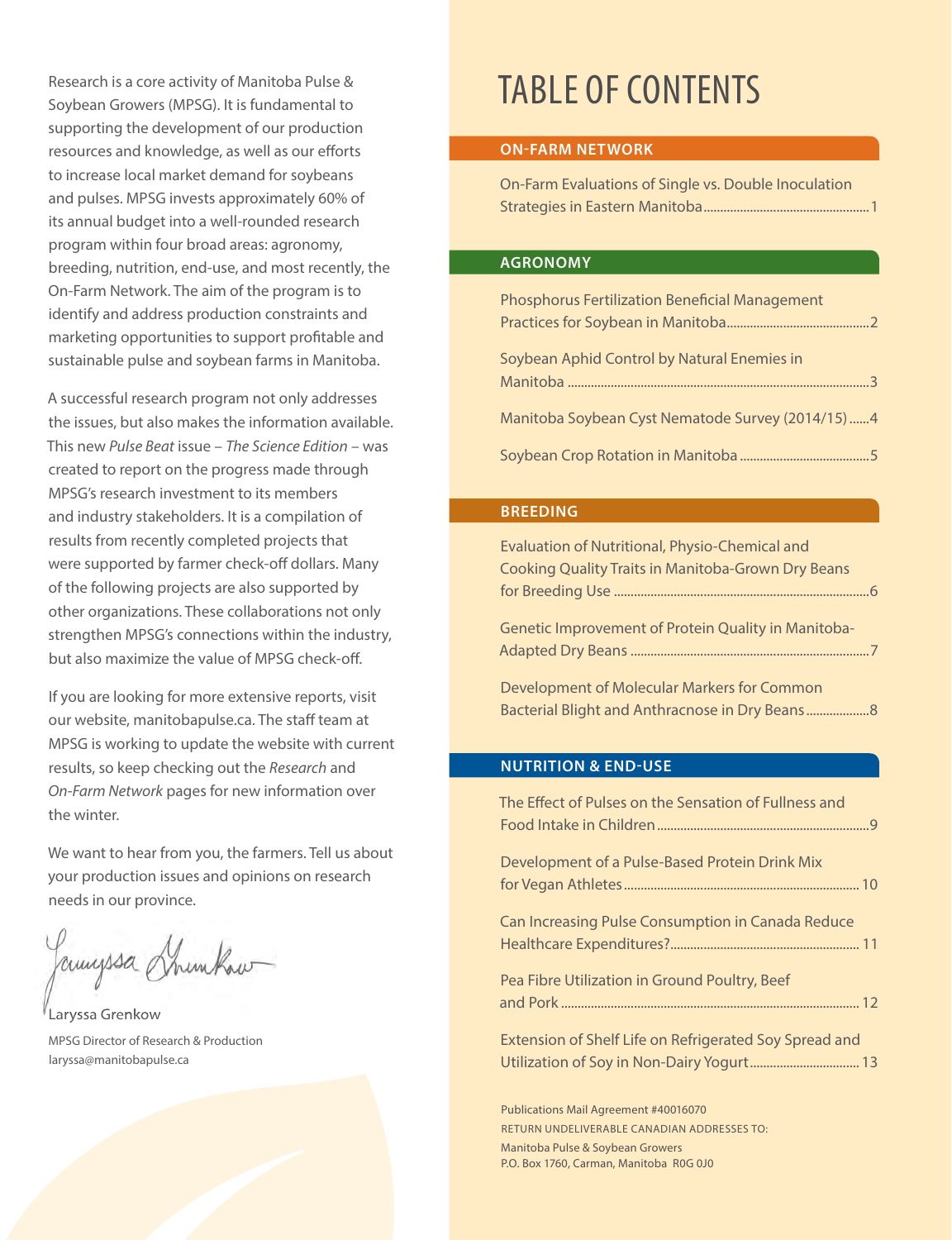## On-Farm Evaluations of Single vs. Double Inoculation Strategies in Eastern Manitoba

Only two of 25 on-farm trials showed higher soybean yield with double versus single inoculation on fields with at least two years history of soybean in eastern Manitoba.

**ADEQUATE NODULATION IS** required for soybeans to acquire a large proportion of their nitrogen (N) requirements through biological N fixation. Because the soybean-specific N-fixing bacteria (*Bradyrhizobium japonicum*) is not native to Prairie soils, supplemental inoculation with products containing compatible rhizobia is required for soybeans grown on land with a limited history of soybean. The conventional practice for inoculating soybeans in Manitoba, typically referred to as "double inoculation," uses two inoculant formulations or placements, i.e. use of a seed applied liquid inoculant plus an in-furrow granular or liquid inoculant to ensure adequate levels of rhizobium are introduced in the case that a single inoculant failed due to desiccation or bridging in the tank. Other more established soybean growing regions of the Northern Great Plains mainly use a single inoculant or no inoculant at all. As soybean field history continues to grow in Manitoba and because the cost of inoculant ranges from \$3–4/ac for liquid, to \$10–12/ac for granular, there was a need to develop a local data set on the agronomic and economic implications of single and double inoculation strategies.

Twenty-five on-farm field trials were established from 2013 to 2015 comparing single inoculation (seed applied liquid only) vs. double inoculation (seed applied liquid with the addition of in-furrow granular or liquid inoculant) in Eastern Manitoba on fields with a history of at least two soybean crops. At each site, the farmer replicated each treatment strip six times. Averaged across all 25 on-farm trials, soybeans yielded 37.5 bu/ac and

there was no yield benefit to double inoculation over single inoculation. At individual trial sites, there was only a statistically significant and economic yield response to double inoculation at two of 25 trials (see graph below). There was no specific response factor (seeding date, plant population, soil fertility, pH, salts, or inoculant product) that we found to explain the two responsive sites.

Overall, the frequency of yield response to seed applied liquid plus in-furrow inoculation (double inoculation) was low for fields with soybean history. These results have been incorporated into new production recommendations found in MPSG's *Soybean Fertility Fact Sheet* to help farmers assess the risk of moving towards a single inoculation strategy on a field-byfield basis based on field history and risk factors. The practice of double inoculation is still encouraged for fields with little or no soybean history. In addition to the

*to 2015.*

25 trials in this study, two trial locations did not meet the criteria of at least two previous soybean crops in the field history, and were excluded from this analysis. In these two trials, there was a significant yield advantage to the double inoculation strategy supporting the current double inoculation strategy for fields with less than two previous soybean crops.

This inoculant trial will be tested on-farm in western Manitoba starting in 2017. Current research is also underway to validate a soil test to determine the levels of rhizobia present in soils from Manitoba fields after soybeans have been grown for more than two years. In addition, a new on-farm trial was initiated in 2016 comparing the use of a single seed applied liquid inoculant vs. no inoculant on fields that have had at least three successful soybean crops. ◗



† Economic return based on \$10/ac cost of granular inoculant and \$10/bu price for soybeans

PRINCIPAL INVESTIGATOR Manitoba Pulse & Soybean Growers ACKNOWLEDGEMENT Tone Ag Consulting

MPSG INVESTMENT \$97,650

DURATION 3.5 years

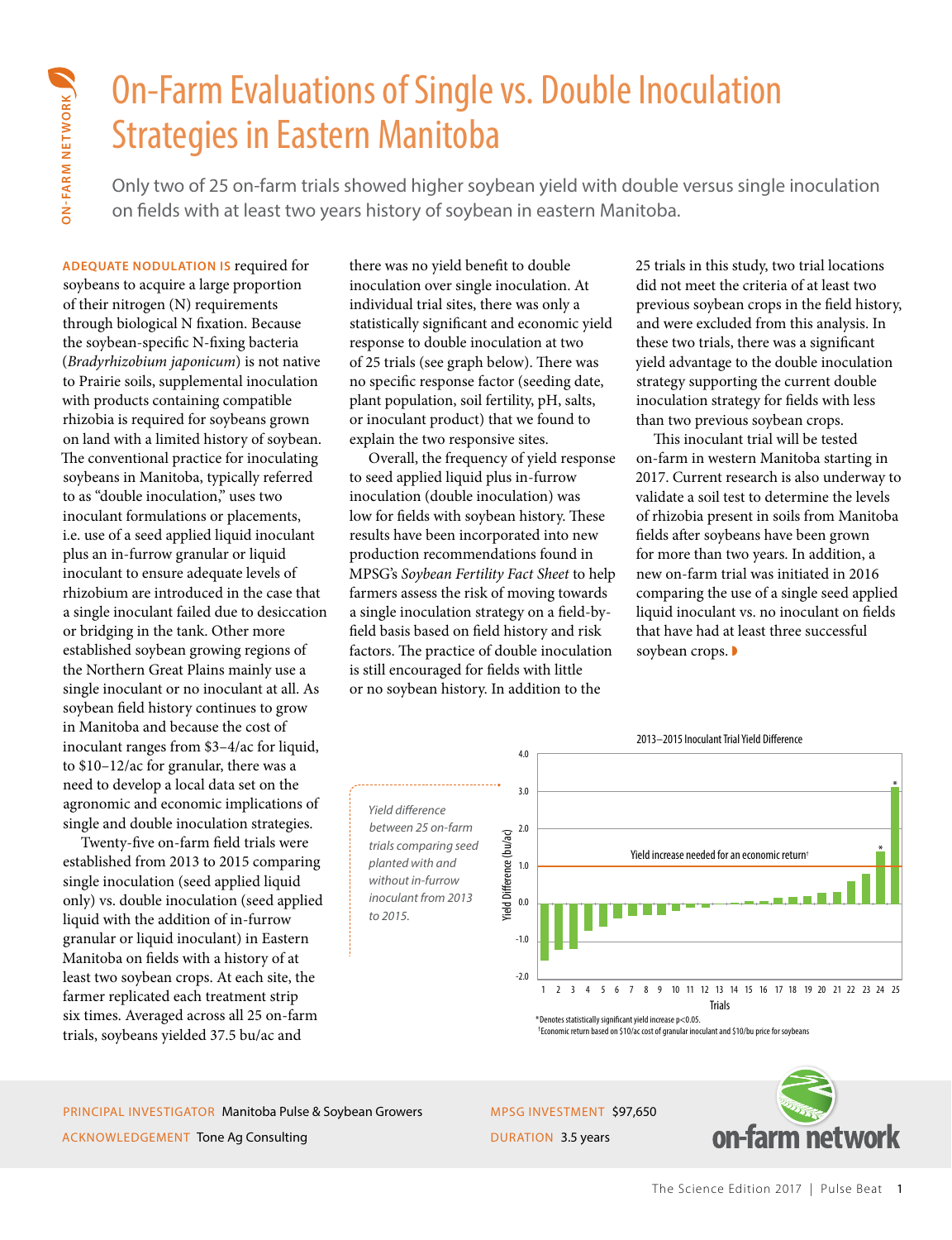# Phosphorus Fertilization Beneficial Management Practices for Soybean in Manitoba

Seed yield increase to phosphorus (P) fertilization was rarely observed, regardless of P fertilizer rate, placement or soil test level.

Example 11103 **PUT (CCS for Solution**<br>
Foreign seed yield increase to phorarely observed, regardles<br>
or soil test level.<br>
solus SAMPLES TESTING below the<br>
critical P concentration have increased cocurrently with the increa **SOIL SAMPLES TESTING** below the critical P concentration have increased concurrently with the increase in soybean acreage in Manitoba. Soybeans remove relatively large amounts of P in harvested seed (~0.83 lbs  $P_2O_5/bu$ ); however, P fertilizer application for soybean is not common, as farmers often do not observe a yield response. Although P fertilizer is placed in the seed row for many crops, some crops do not tolerate high rates and crop removal rates often exceed fertilizer application rates, depleting soil P reserves. As soybeans gain prominence in rotations, basic fertility recommendations for soybean and strategies for maintaining soil fertility need to be established. Two studies investigated the maximum safe rate of seed-placed P fertilizer for soybean and soybean yield response to P fertilizer placement and rate, and soil test P level.

Field trials at 10 locations in Manitoba (2013–2015) measured soybean yield response and seedling toxicity of P fertilizer rates (0, 20, 40 and 80 lb  $P_2O_5/ac$ ) applied in side band, seed row or broadcast. Locations varied in soil texture and seeding equipment, which are important factors affecting fertilizer toxicity risk. Half of the trial sites had soil P test levels in the 0–10 ppm Olsen P range, a level at which many crops would have high probability of response to P fertilizer.

Plant stand reduction caused by seed-placed fertilizer toxicity was rare, but was most common in soils with medium to coarse textures or when lowdisturbance or low seed-bed utilization seeding equipment was used. Seed-placed P reduced plant stand at six of 28 site-years, but usually only at the 80 lb  $P_2O_5$ /ac rate; rates of 20 and 40 lb  $P_2O_5$ /ac reduced emergence at one and two site-years, respectively. Soybean yield was reduced by P fertilizer in two site-years where, in both cases, seed-placed fertilizer was applied at 80 lb  $P_2O_5/ac$  and the plant stand was reduced below 100,000 plants/ac. Phosphorus fertilizer increased yield at only one of 28 site-years, where 40 and 80 lb  $P_2O_5$ /ac both increased yield by ~15%, compared to the control, regardless of placement.

Considering these results, the recommended maximum safe rate of seed-placed  $P_2O_5$  (10 lbs/ac) probably underestimates soybeans' tolerance to seed-placed fertilizer in most situations. However, it is difficult to define a new value since there are many factors that can increase the risk of fertilizer toxicity: dry soil, sandy soil texture, narrow seeder opener type and wide row spacing.

To evaluate the response of soybean to background levels of soil P fertility, i.e. with no additional fertilizer added during the soybean production year, a second field study was conducted over seven site-years at three locations in Manitoba during 2013-2015. The sites for this study had been used for a previous long-term study, in which different rates of monoammonium phosphate (11-52-0) had been annually applied over nine years creating a range of soil P levels (7 to 93 ppm Olsen P). Studies conducted elsewhere have shown that soybean grown on high P fertility soils can



*Dr. Don Flaten and graduate student Gustavo Bardella presenting results at 2015 MPSG*  SMART field day, Carman, MB.

produce greater yields. However, despite the differences in soil P in this study, there were no yield responses to soil test P at any site-year.

Although there is little chance of reward for P fertilization for soybeans, depletion of soil P caused by P removal without replacement may be detrimental to yields of other crops in the rotation. Soybeans present farmers with an opportunity for P fertilizer application flexibility, because there is no urgent need to apply P fertilizer at any particular rate or placement for this particular crop. However, to maintain P fertility, rotational fertilization could mean applying P in the soybean year of the rotation, where the best placement is side banding since it minimizes fertilizer toxicity risk, facilitates higher rates and places fertilizer below the soil surface, preventing erosion and run-off losses. Another strategy would be to apply higher than usual rates of P, in the form of commercial fertilizer or livestock manure, to other crops in the rotation. ▶

PRINCIPAL INVESTIGATOR Don Flaten, Department of Soil Science, University of Manitoba

MPSG INVESTMENT \$64,653

CO-FUNDER \$129,306 – Western Grains Research Foundation, Growing Forward 2 Growing Innovation: Agri-Food Research and Development Initiative

DURATION 3 years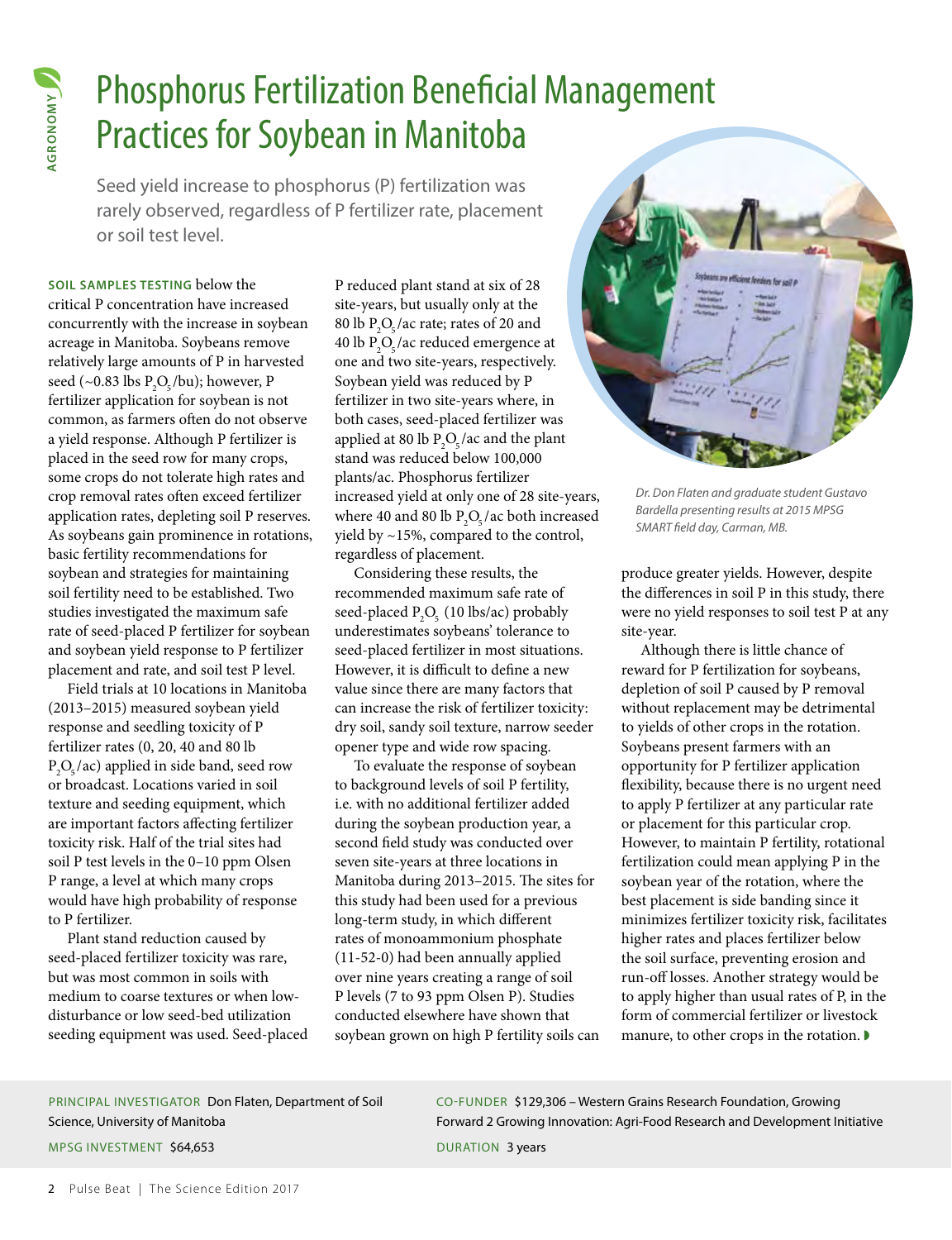# Soybean Aphid Control by Natural Enemies in Manitoba

Soybean fields adjacent to cereal fields were positively associated with lacewings, the aphid predators most associated with soybean aphid suppression.

**UNABLE TO OVERWINTER** in Manitoba, soybean aphids migrate from the U.S. every summer and, on occasion, populations reach levels that cause economic yield loss. Although aphid control can be satisfactorily achieved by using registered, non-selective insecticide, a number of natural enemies (or predators), including species of ladybeetles, minute pirate bugs, damsel bugs, hoverflies and lacewings commonly found in Manitoba, also play an important role in controlling aphid populations. The action threshold (250 aphids per plant and populations increasing) accounts for aphid suppression by predators; however, a lack of understanding of the dynamics of predator movement reduces our ability to predict this component of the threshold. This study investigated the dispersal capacity and effectiveness of natural enemies in suppressing soybean aphids, and identified vegetation surrounding soybean crops that can be a source of predators in Manitoba.

A preliminary study assessed the effectiveness of predators on aphid suppression by infesting plants within soybean and alfalfa fields with soybean aphids that were: 1) open to predation; 2) protected from ground predators; or 3) completely protected from predation. Despite larger numbers of predators in alfalfa, aphids were signicantly reduced in both crops. Foliar predators also contributed more than ground predators to aphid suppression.

A mark-release-recapture study investigated ladybeetle movement between soybean and alfalfa. Although most movement was away from soybeans, likely due to the low natural aphid levels, ladybeetles moved rapidly between both crops suggesting that alfalfa may act as a source of predators for soybean when infested with aphids.

Following up on these results, 27 field experiments were set up in the Interlake, Central and Eastman regions in 2013 and 2014 to determine the source and track the movement of aphid predators. Soybean plants within commercial soybean fields were infested with aphids and were: 1) left open or 2) protected from foliar predators to determine the level of aphid suppression by predators. Sweep nets and visual plant counts were used to quantify natural aphid populations and predators. Bi-directional malaise traps (see photo) were placed parallel to the edge of the soybean field to monitor movement of predators from outside sources. Overall, naturally occurring soybean aphids were very low; however, protection from predation resulted in a 3.6 fold increase in aphid populations. Predator populations were dominated by minute pirate bugs and hoverflies, and, to a lesser extent, green lacewings, damsel bugs, ladybeetles and brown lacewings.

Although aphid populations were significantly lower in the presence of predators compared with predator exclusion controls, results indicated that the strength of aphid suppression also varied by landscape. Land-cover types within a two kilometre radius of each soybean field were quantified and were dominated by cereals (wheat, oats, and barley), canola, corn and soybeans and



*Dr. Costamagna and a malaise trap used to assess predator movement in field experiments.* 

to a lesser extent, natural vegetation. The proportion of cereals in the landscape showed a consistent negative association with soybean aphid abundance under predation at multiple spatial scales. Cereals were positively associated with green lacewings, which was the predator most associated with aphid suppression. By mid- to late-July, when soybean is still susceptible to aphid damage, most cereal crops are senescing, meaning that predators move from cereals to other habitats searching for prey; thus cereal crops can act as sources of natural enemies.

By contrast, the positive association of aphids with a percentage of canola and native vegetation in the landscape suggests that these habitats interfere with aphid suppression. The inverse mechanism as with cereals may be operating here, i.e. canola and native vegetation may compete for predators with soybeans, as they will have prey populations developing at similar times.

These results support previous studies in North America and confirm the role of generalist predators in controlling pest populations. Further research is required to identify the mechanisms of aphid suppression associated with cereal and alfalfa crops, i.e. understand how time during the growing season and the proportion of habitat and distances between habitat and soybeans affect effective predator populations.

PRINCIPAL INVESTIGATOR Alejandro Costamagna, Department of Entomology, University of Manitoba MPSG INVESTMENT \$36,950

CO-FUNDER \$43,050 – Growing Forward 2 Growing Innovation: Agri-Food Research and Development Initiative

DURATION 3.5 years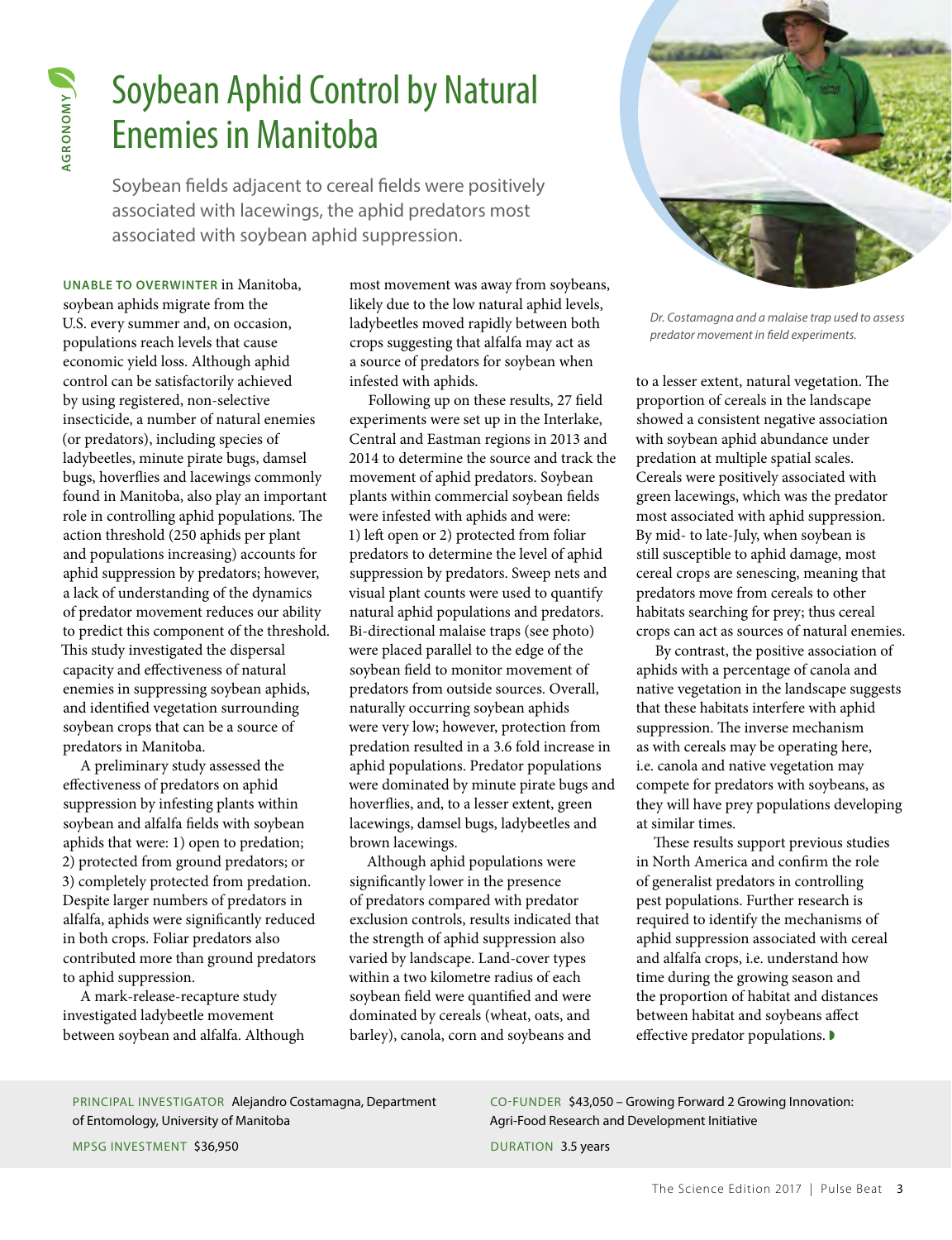# Manitoba Soybean Cyst Nematode Survey (2014/15)

SCN was not present in sampled soybean fields in Manitoba, but farmers should continue to monitor fields as the threat is imminent.

Example Beat 1 The Science Edition<br>
SCN was not present in satements formers should continue if<br>
SCN was not present in satements of the SCN Nematode, SCN) is recognized as the<br>
major pest of soybean worldwide. SCN Nematod *HETERODERA GLYCINES* (Soybean Cyst Nematode, SCN) is recognized as the major pest of soybean worldwide. SCN has rapidly moved northward from the mid-U.S. and is now present in some counties in North Dakota and Minnesota, which border Manitoba. Recently, the Canadian Food Inspection Agency declassified SCN as a regulated pest in Canada, which means that surveying for SCN is no longer conducted by the federal agency. Since early detection and precise identification is important for timely control measures to be implemented, surveys were initiated by the Soil Ecology Laboratory in the Department of Soil Science at the University of Manitoba.

In 2014–2015, 28 commercial soybean fields most likely to be infested (i.e. along the Red River Valley, with a long/frequent history of soybean) were selected for sampling. Each field was sectioned into areas that could be responsible for SCN introduction such as entrance ways, headlands near ditches and depressions or drainage ways. From these fields, a total of 205 soil samples were taken to the lab for analysis for the presence of SCN. Nematode cysts were recovered from

32 soil samples; however, the samples yielded one to a few cysts each, with the majority of cysts being empty and broken. Furthermore, most cysts were round and not lemon-shaped, circumfenestrate rather than bifenestrate cone tops, the later possible indicators of SCN. Only six of these cysts samples yielded DNA suitable for molecular PCR (polymerase chain reaction) analysis and all DNA samples tested were negative for SCN.

Through the most recent and past (2012–2013) surveys, a total of 76 commercial soybean fields in Manitoba have been sampled and have all tested negative for the presence of SCN. Because SCN is present in neighbouring states,



Figure 1. SCN-damaged areas of the field.



*Dr. Tenuta describing root symptoms of SCN.*

surveys will continue to be conducted every two to three years, with the next survey commencing in summer 2017.

In addition, outreach activities will continue to ensure farmers are aware of how to scout for and identify SCN. Because SCN damages roots, nodulation and nutrient and water uptake will be impeded resulting in yellowed, stunted plants, which closely resemble symptoms of iron deficiency chlorosis (Figure 1). Ultimately, maturity and yield will be affected. To proactively manage SCN, the Soil Ecology Lab recommends to scout high risk fields regularly, (i.e. those with  $>3$ years of soybean and focus your scouting on headlands, depressions and near fences, approaches and sloughs). Use of resistant soybean varieties and control of alternate host plants (e.g. chickweed, wild mustard, Shepherd's Purse and other less common species) will help contain and slow the expansion of SCN-infected areas and maintain populations at levels that do not cause economic damage. ◗



*White, lemon-shaped cysts on roots*



*Adult soybean cyst nematode*

PRINCIPAL INVESTIGATOR Mario Tenuta, Department of Soil Science, University of Manitoba

MPSG INVESTMENT \$15,333

CO-FUNDER \$30,667 – Western Grains Research Foundation, Growing Forward 2 Growing Innovation: Agri-Food Research and Development Initiative DURATION 1.5 years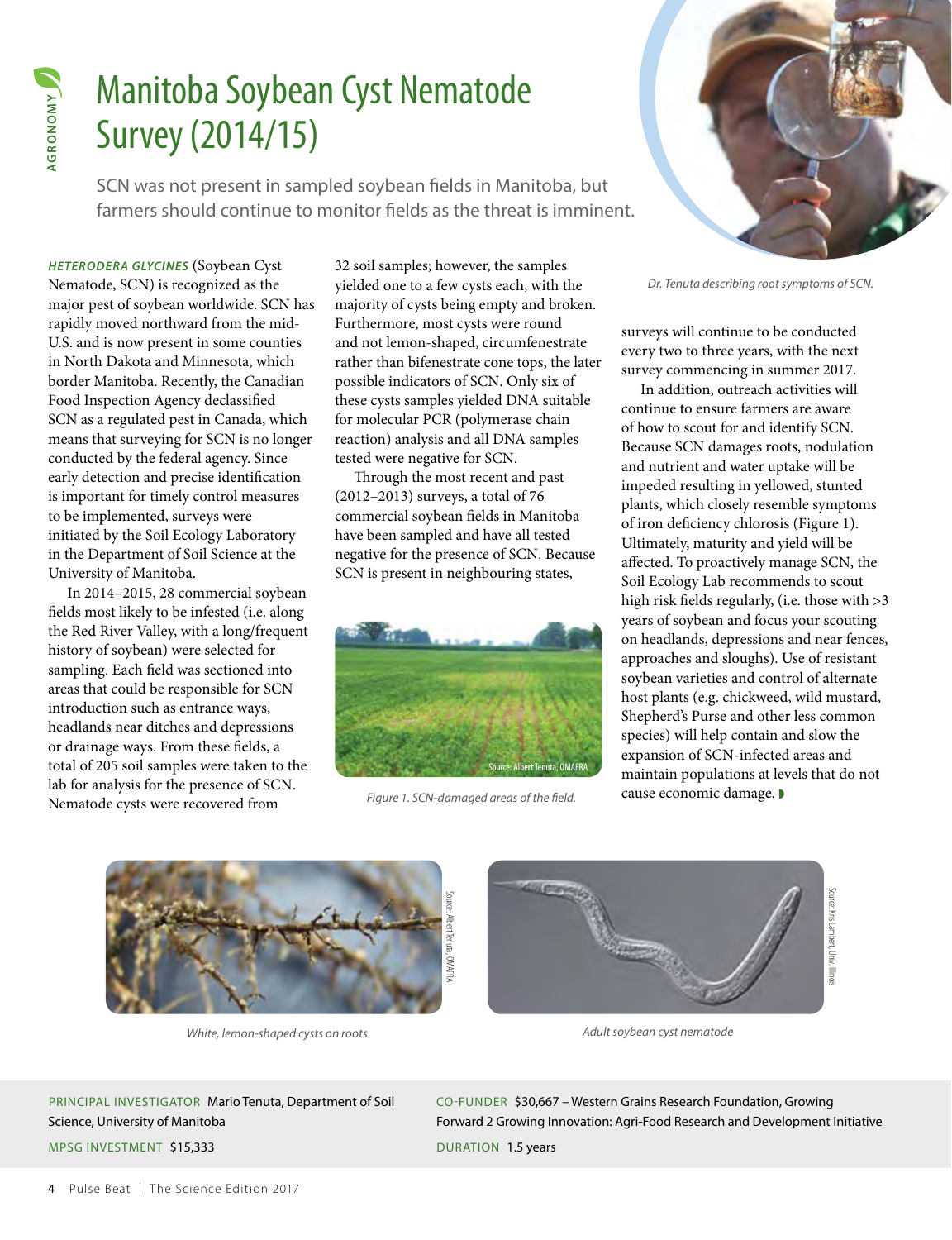# Soybean Crop Rotation in Manitoba

Crop rotation affects soybean N and P acquisition by symbiotic microbes and soybeans do not provide nitrogen credit to subsequent wheat crops.

**LIKE OTHER LEGUMES,** soybean's capacity to acquire phosphorus (P) and nitrogen (N) is related to symbiotic relationships with soil fungi and bacteria, respectively. Arbuscular mycorrhizal fungi (AMF) behave as an extension of the root itself, and can access P otherwise unavailable by penetrating soil pores too small for roots. *Bradyrhizobium japonicum* bacteria, housed in soybean root nodules, fix atmospheric N, reducing requirements of soil or fertilizer N. The effectiveness of these two microbes on soybean crop nutrition are affected by environmental and management factors.

To explore the effect of preceding crop on soybean yield, mycorrhizal colonization, and N fixation, two-year cropping sequence field trials were set up at Carman, Portage la Prairie and St. Adolphe in 2012– 2014. Canola, corn, soybean and wheat were grown prior to soybean. Even within the short time frame, there were differences in N fixation between sequences: soybeans grown on corn stubble generally had a higher proportion of N fixation (70.5– 77.6%) and soybeans grown on canola had lower fixation  $(39.0-67.6%)$  than the other sequences. The low residual soil N levels after corn compared to canola explains these results: under levels of high soil N, soybean are less dependent on rhizobium as an N source and corn, having a high carbon to N ratio, immobilized more soil N, leaving little for the proceeding soybeans (see graph).

AMF colonization on soybean was also greater when grown on corn (53.5%) or soybean (54%) residue compared to wheat (45.1%) or canola (41.8%) residue. Because AMF do not colonize canola roots, soil AMF populations decline in a year

PRINCIPAL INVESTIGATOR Yvonne Lawley, Department of Plant Science, University Of Manitoba

where canola is grown. Colonization was also reduced by high residual soil P levels, but unlike soil N, was not correlated to preceding crop.

Preceding crop also affected soybean yield, though trends were not consistent. Although crop sequence had no effect at two of five site-years, corn-soybean and wheat-soybean sequences proved to be more consistent across site-years than canola-soybean and soybean-soybean sequences. Short-term rotation choices may have little effect on yield, but we can use the knowledge of soil microbes' role in P and N acquisition when growing soybeans on low fertility soils to maximize crop nutrition.

Legume residue decomposition can also contribute soil N so fertilizer recommendations are often adjusted to include an "N credit" for subsequent crops. Soybean, however, removes relatively high levels of N in the harvested grain and N credits vary widely with soil/climatic conditions and subsequent crop. Crop rotation studies on the Canadian Prairies have traditionally excluded soybean, but

due to the rapid expansion in acreage in Manitoba, N credits for soybean needed to be quantified with a second field experiment.

Wheat, fertilized with 0, 28, 54, 80 or 107 lbs N/ac was planted on either soybean or canola stubble. The N credit of soybean is determined by comparing the amount of N fertilizer required for the wheat crop that follows the canola reference crop to produce the same yield as the wheat crop grown after soybean. In three of the four site-years, yields of wheat following soybeans was the same or lower compared to wheat following canola. Where wheat responded to N fertilizer, the yield of wheat following canola was always higher than following soybeans.

The lack of response to N fertilizer in these trials could have been due to the "masking effect" of the high organic matter levels (resulting in soil N mineralization) or the loamy textured soil (resulting in leaching of N fertilizer). Interestingly, soybean residues returned less N to the soil (22–41 lbs N/ac) than canola (29–80 kg N/ha). In addition, canola had a lower C:N ratio compared to soybean, and combined with a shorter growing season (i.e. longer period of residue decomposition) it was not surprising then that canola residue immobilized less soil N. Overall, soybean did not provide an N credit to the wheat crop, but rather, showed negative N balance. ◗

*Effect of residual soil N on biological N xation in soybean averaged across five site-years.* 



CO-FUNDER \$134,225 – Growing Forward 2 Growing Innovation: Agri-Food Research and Development Initiative

DURATION 5 years

MPSG INVESTMENT \$134,225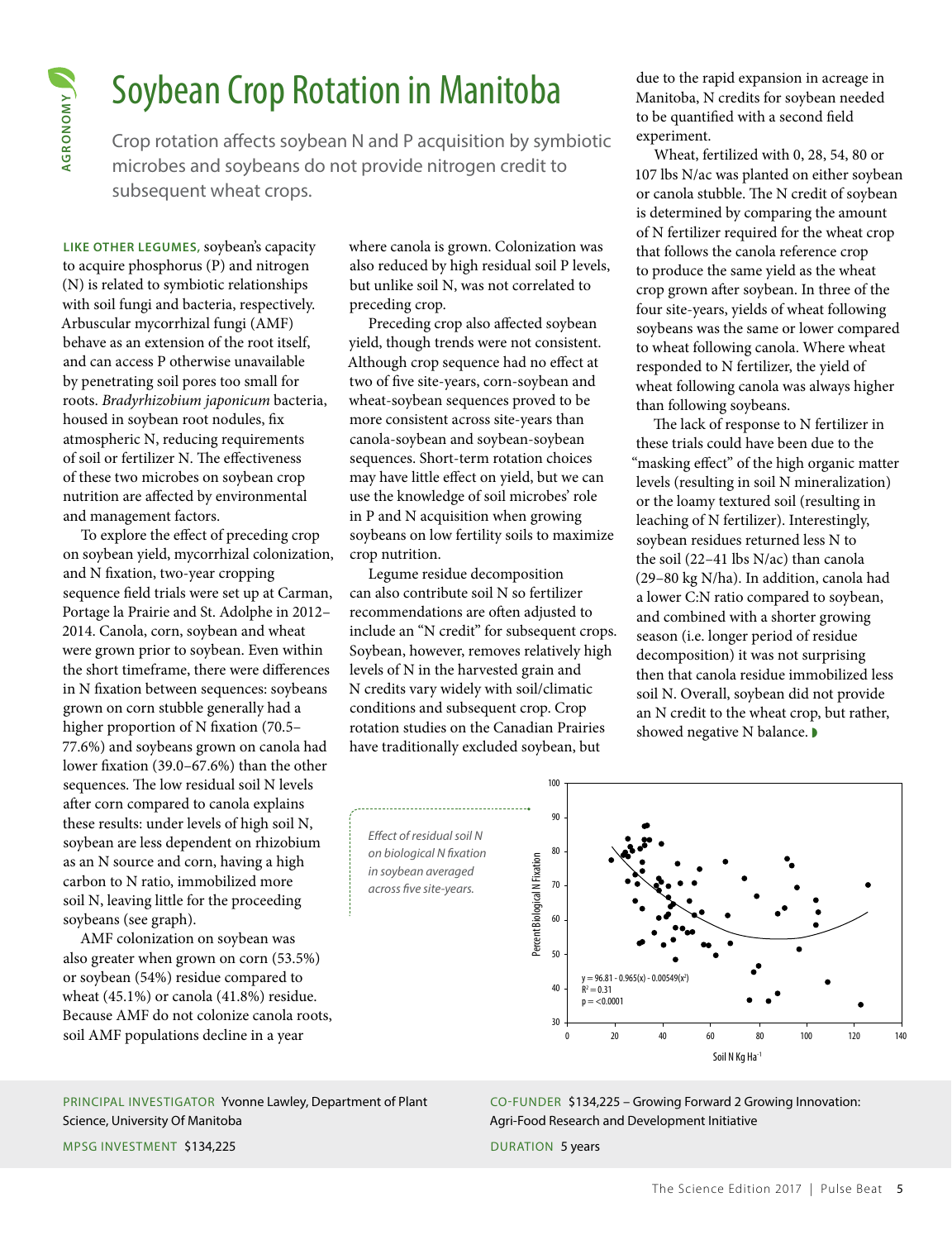

### Evaluation of Nutritional, Physico-Chemical and Cooking Quality Traits in Manitoba-Grown Dry Beans for Breeding Use

Quality traits were affected by interactions between cultivar, location and year, but cultivar accounted the most variability in all traits except for phytic acid content.

**COOKING COOKING COOKING COOKING COOKING COOKING COOKING COOKING COOKING COOKING COOKING COOKING CONDIBITIV THE SCIENCE ACCOOUT TO THE SCIENCE AND THE SCIENCE AND THE SCIENCE AND THE SCIENCE AND INTEGRAL ANTIFIDUAL SCIENCE RELEASES OF CULTIVARS** with high yield, disease resistance and marketable quality attributes are crucial to sustain dry bean production. While much attention is given to yield gains and disease resistance, quality and food value breeding have been largely limited to visual screening. Quality attributes of dry beans for human consumption include, but are not limited to: chemical composition (protein, moisture, ash, starch, phytic acid content), cooking quality (cooking time, firmness of cooked beans) and physical characteristics (seed weight, water hydration capacity). The quality of dry beans depends on many factors including cultivar, growing location and year. However, there is little information available on the effects of these factors and their interactions on dry beans grown in Manitoba. The quality traits in the breeding materials needed to be

fully characterized to assist breeders with improving quality of beans in their breeding programs.

Twenty dry bean breeding lines, which are frequently used in crossing in the AAFC Morden Dry Bean Breeding Program, were evaluated for genetic variation in quality traits. These lines were grown at both Morden and Portage la Prairie in Manitoba in 2013 and 2014 to quantify the variability in quality across environment, as well.

Cultivar, growing location and year all had a significant effect on seed weight, water hydration capacity, cooking time, protein, starch and phytic acid content. Most of the traits were also significantly affected by various levels of interactions between cultivar, location and year. Cultivar accounted for most of the variability in all quality characteristics except for phytic acid content (see below).

Seed weight was negatively correlated with protein and ash content, but it positively correlated with starch content. Cooking time was negatively correlated with protein, ash and phytic acid content, but it positively correlated with firmness. Phytic acid level in beans was positively correlated with ash content.

Knowledge gained from this study will help bean breeders to select parental lines for crossing and cultivar development for desirable traits within various market classes. The Canadian Grain Commission recently initiated a complementary study, investigating the effect of cultivar and growing location on dietary fibre (soluble, insoluble and total fibre) and anti-nutritional factors (trypsin inhibitor activity, oligosaccharides), which rounds out the comprehensive assessment of important quality attributes. ◗



*Contributions to variance of quality traits of beans grown in Manitoba at two locations in 2013 and 2014. SW = seed weight; WHC = water hydration capacity; T = cooking*  time; FIRM = firmness of cooked seed; and *PA = phytic acid.*

PRINCIPAL INVESTIGATOR Ning Wang, Grain Research Laboratory, Canadian Grain Commission

MPSG INVESTMENT \$36,000 DURATION 2 years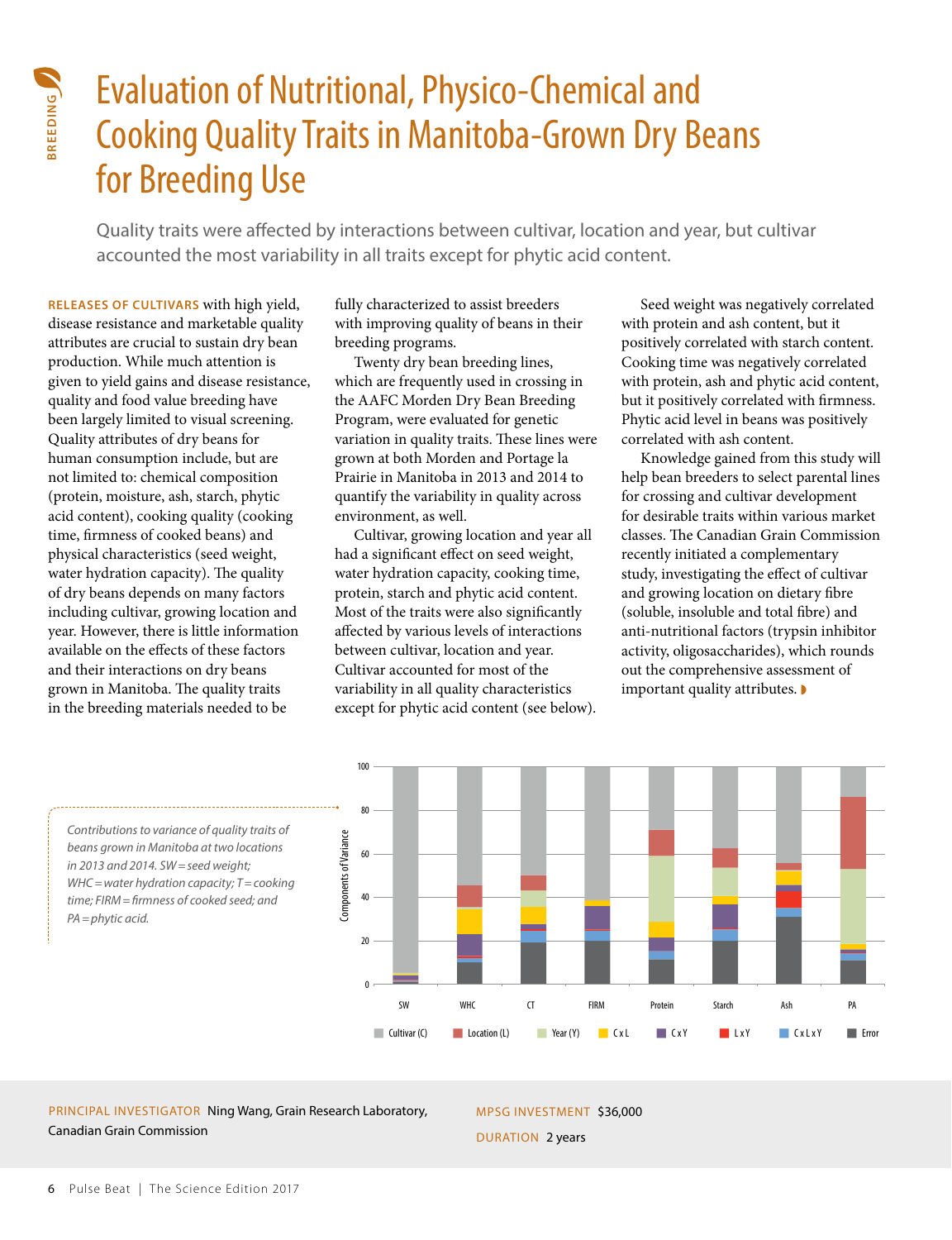

# Genetic Improvement of Protein Quality in Manitoba-Adapted Dry Beans

Crossing a locally adapted cultivar with a germplasm line high in sulphur-containing amino acids increased protein quality.

**DRY BEANS HAVE** a high protein content; however, their protein quality is often considered poor compared to other plant sources, such as soybean. The key factor limiting the protein quality in dry beans is the sub-optimal content of sulphurcontaining amino acids, particularly methionine. Using breeding methods to improve bean protein quality could lead new value-added food applications and identity preserved marketing opportunities. This study developed dry bean germplasm (breeding materials) with improved protein quality while maintaining important agronomic traits such as yield and anthracnose resistance.

Dry bean germplasm line SMARC1N-PN1 lacks the major seed storage proteins, which leads to increased cysteine and methionine. SMARC1N-PN1 was crossed with the locally-adapted navy

bean cultivar Morden003 to develop a recombinant inbred line population. In 2013, a population of 182 lines were grown at Morden for seed increase and in 2014, the population was grown in field trials at Morden, MB and London, ON. After screening with protein electrophoresis (see below) and amino acid profiles, it was discovered that there were significant variations in polypeptide composition and amino acid content. Protein electrophoresis revealed that 61 of the 182 lines had Morden003 type phaseolin and lectin; 59 lines had Morden003 type phaseolin and SMARC1N-PN1 type lectin; 38 lines had SMARC1N-PN1 type phaseolin and Morden003 type lectin; and 16 lines had SMARC1N-PN1 type phaseolin and lectin. Amino acid analysis revealed significant increase of sulphur-containing amino acid (cysteine

and methionine) concentration in 16 lines that exhibited protein patterns of SMARC1N-PN1.

Lines with desirable agronomic traits and anthracnose resistance were also identified. Morden003 is resistant to races 73 and 105 and SMARC1N-PN1 is resistant to race 73, but susceptible to race 105. Forty lines were resistant to both races, with the rest of the lines being susceptible to either one or both races. Lines with increased sulphur-containing amino acid content, acceptable yield, maturity and anthracnose resistant traits with be further tested in field trials as well as used for crossing for cultivar development. ◗



*Representative samples and electro phoresis results showing protein profiles of Morden003 (M), SMARC1N-PN1 (S), and selected lines with protein patterns same as Morden003 (Lines 109, 116, 118), and SMARC1N-PN1 (Line 113); lacking of phaseolin in SMARC1N-PN1 and similar lines leads to increased sulphurcontaining amino acid content.*

PRINCIPAL INVESTIGATOR Dr. Anfu Hou, Agriculture and Agri-Food Canada

MPSG INVESTMENT \$36,000 DURATION 3 years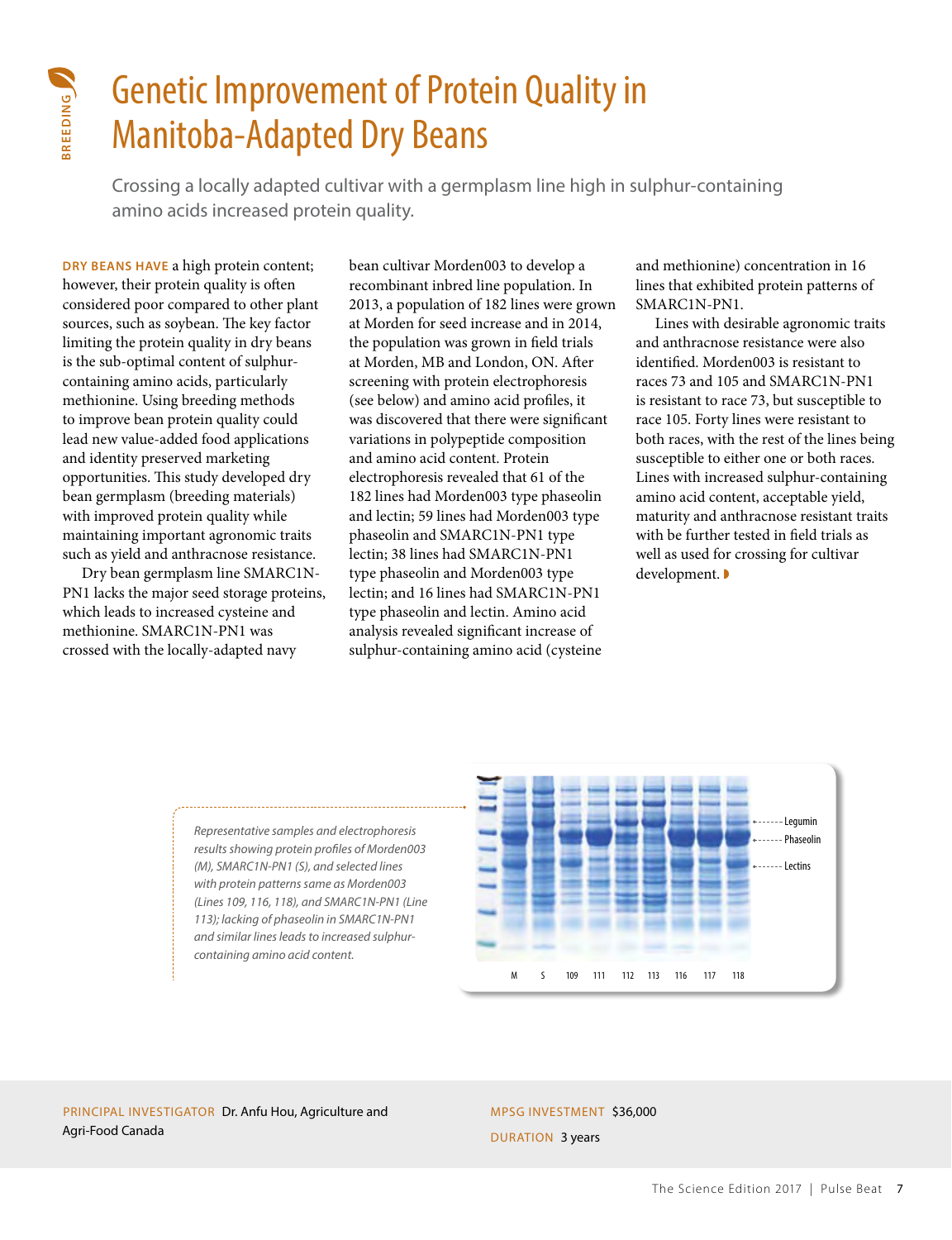

# Development of Molecular Markers for Common Bacterial Blight and Anthracnose in Dry Beans

Molecular markers for CBB resistance (SU91) were improved based on candidate genes (SU91-CG10 and SU91-CG14) and anthracnose resistance genes and markers  $(SAH18<sub>1100</sub>$  and BM161) were identified in Manitoba-adapted dry bean cultivars.

**Example 12**<br> **BACTET AND SURFACT SCIENCIAL SUGATION**<br> **BACTERIAL BUGHT**<br>
Molecular markers for CBI<br>
genes (SU91-CG10 and SM161) we<br>
common BACTERIAL BUGHT (CBB) and<br>
anthracnose are economically important<br>
Antibiotic stre **COMMON BACTERIAL BLIGHT** (CBB) and anthracnose are economically important diseases of dry beans across Canada. Antibiotic streptomycin seed treatment or foliar applied copper products can be used to control CBB and DCT (diazinon, captan, thiophanate-methyl) can be used to control anthracnose. A more cost effective and environmentally friendly solution is to breed genetic resistance into new cultivars. Resistance genes for these diseases are available, but conventional selection and pyramiding of resistance genes to multiple diseases have not been effective in developing cultivars with both CBB and anthracnose resistance because of the complex genetic control of resistance genes involved and slow screening process. Most of the major resistance genes and quantitative trait loci (QTL) for anthracnose and CBB resistance have been located on genetic maps and associated with closely linked molecular markers. These markers may be used for selecting individual lines from a cross carrying the genes of interest,

*CBB incidence at Morden in 2010 –2011 and the presence/ absence of the SU91 marker associated with CBB resistance of lines. Lines negative for the resistant allele were rated as -1; those segregating for the marker were given a value of 0; and those homozygous for SU91 as 1.*

speeding up the process of breeding for multi-disease resistance cultivars. This research studied the effectiveness of the available molecular markers for selection of resistant breeding lines and also developed new markers better associated with resistance.

A combination of conventional breeding and marker-assisted selection was used to transfer CBB resistance genes into Manitoba-adapted cultivars with anthracnose and bean common mosaic virus (BCMV) resistance. Previously, crosses were performed between CBB resistant Ontario variety OAC-Rex (navy) and Manitoba varieties: anthracnose resistant Morden003 (navy), CBB and anthracnose susceptible Black Violet (black) and AC Pintoba (pinto).

QTLs conferring CBB resistance in OAC Rex are located on chromosomes Pv08 and Pv04 and linked to the SU91 and PV-ctt001 markers, respectively. Based on candidate gene approach, more reliable markers to SU91 have been developed at Harrow. These markers



were used to screen the navy, black and pinto populations for CBB resistance at field trials in Morden, MB and Harrow, ON. A strong correlation between the incidence of CBB leaf infection and the presence of marker SU91 was found (see graph), however, the correlation between CBB and marker PV-ctt001 was low and insignificant.

Three of the 114 navy lines had improved resistance to both CBB and anthracnose, whereas ~50% of the lines exhibited strong resistance to anthracnose. Eleven black and seven pinto had resistance to CBB and four of the seven pinto beans were also presumed resistant to BCMV. There was good correlation between field evaluation and the presence of the marker alleles associated with resistance to anthracnose races 73 and 105  $(SAH18<sub>1100</sub>$  and BM161).

A second study, using populations from the Morden003/OAC Rex crosses, mapped two race-specific  $(73, 105)$  resistance gene loci at the *Co-3* locus on Pv04, flanked by markers BM161 and  $SAH18<sub>1100</sub>$ . The map generated in this research also showed strong linkage of the anthracnose resistance loci to markers SW12, PVctt001 and SF10, which were associated with the *Co-3* and *Co-10* loci. A weak, distant linkage of marker SB12 to the *Co-3* locus was also detected.

The new anthracnose molecular markers identified and the CBB, anthracnose, BCMV resistant lines developed possess desirable yield and seed characteristics, and can be used in crossing for future dry bean improvement. ◗

PRINCIPAL INVESTIGATORS Anfu Hou, Kangfu Yu, Ali Navabi, Frederic Marsaolais, Agriculture & Agri-Food Canada

MPSG INVESTMENT \$30,000 DURATION 3 years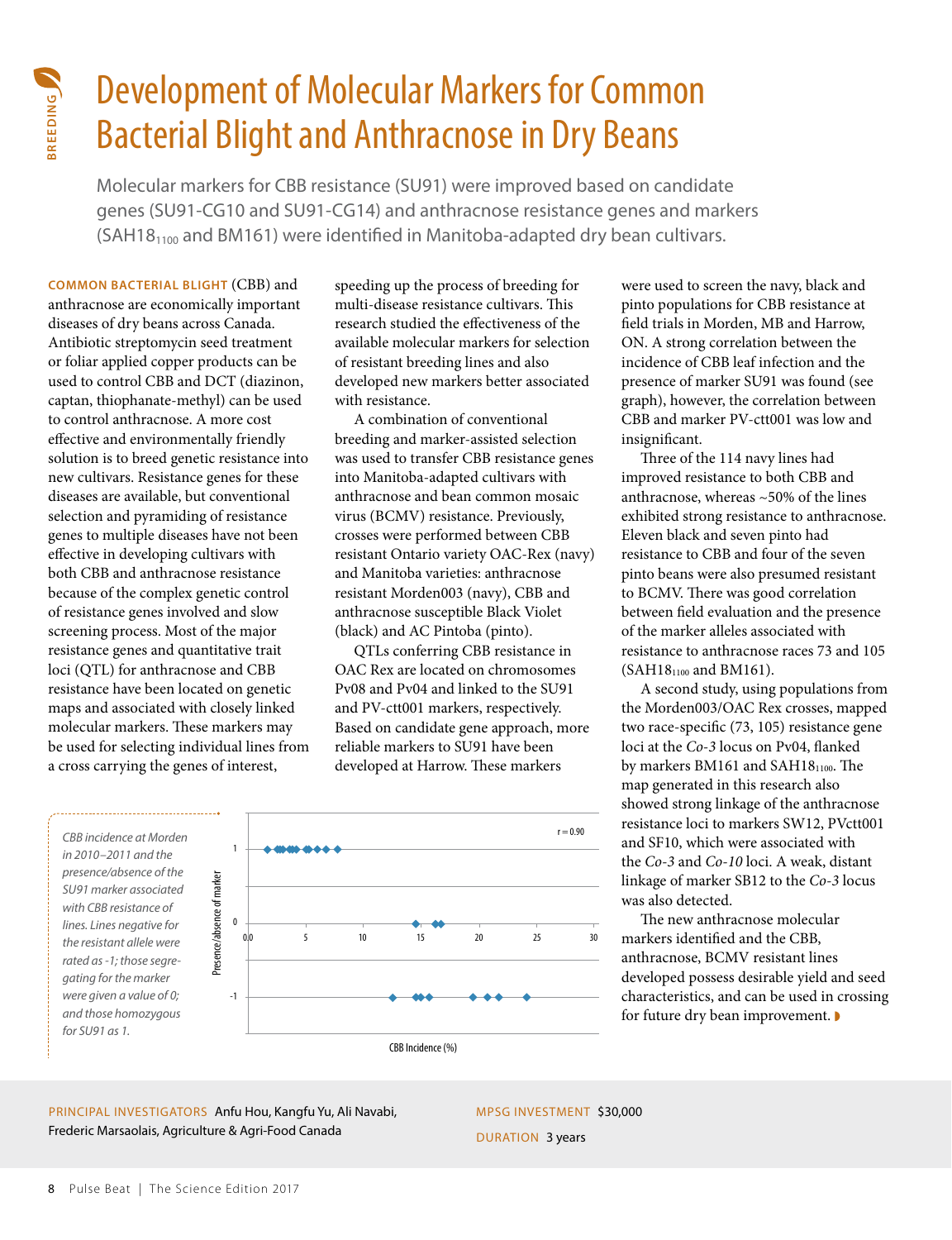### The Effect of Pulses on the Sensation of Fullness and Food Intake in Children

Adding puréed pulses to a meal does not affect food intake but increases consumption of dietary fibre and protein.

**THE INTAKE OF fibre for many Canadian** children is suboptimal and protein may also often be lacking, leading to a diet high in carbohydrates and fat. Adding pulses to a meal could increase desired nutrient intake, as well as lower available carbohydrate intake while changing the overall amount of food consumed. This study investigated the effect of adding puréed pulses to a meal on satiation (feeling of fullness during a meal), satiety (feeling of being full after a meal), total food intake and gastrointestinal comfort in children aged nine to 14.

Two hours after eating a standardized breakfast, children fed on one of three pasta dishes: pasta with just tomato sauce (control), pasta with tomato sauce and puréed navy beans or pasta with tomato sauce and puréed yellow peas. Children were asked to eat until they felt comfortably full. At regular time intervals after eating, as well as just before eating the pasta, they filled out questionnaires about their appetite, enjoyment of the food and overall physical comfort. Children were then asked to eat a meal of

pizza until they were comfortably full and fill out one final questionnaire.

Adding puréed pulses to the pasta meal did not affect palatability or subsequent food intake at the pizza meal consumed two hours later. There was an increase in the intake of the pasta with added pulses compared to the control pasta, but this did not lead to a higher cumulative food intake over the two-hour period of pasta and pizza consumption. In addition, though there was no difference in total carbohydrate intake, available carbohydrate (starches and sugars) intake was reduced after the intake of pasta with added navy bean. There were also some differences observed regarding subjective appetite and physical comfort ratings. The treatments with added navy beans and yellow peas suppressed desire to eat compared to the control pasta. All participants expressed minimal (<5%) symptoms of gastrointestinal discomfort.

The added puréed pulses provided nutritional benefits to children through increased dietary fibre and protein consumption (see below). Adding puréed navy beans and yellow peas to a mixed meal results in about three to four times higher intake of dietary fibre. While fibre intake is suboptimal or low for many Canadian children, this presents a convenient way to improve nutrient intake. Adding puréed navy beans and yellow peas to a mixed meal also results in approximately 1.5 times higher intake of protein, which could potentially improve the diet of children who have high intake of carbohydrates and fat. Children with a risk of diabetes could also benefit from puréed navy beans, because it was shown to have the lowest level of available carbohydrate intake (sugar + starch).

In order to market puréed pulse products to all potential consumers, the food industry needs to formulate puréed products with acceptable palatability. Due to the success of adding puréed pulses to meals, Dr. Bohdan Luhovyy, in collaboration with Dr. Rebecca Mollard, have initiated a new study investigating the effect of cooked whole navy beans and yellow peas on short-term food intake, satiety and physical comfort in children.



PRINCIPAL INVESTIGATOR Dr. Bohdan Luhovyy, Department of Applied Human Nutrition, Mount Saint Vincent University

MPSG INVESTMENT \$10,000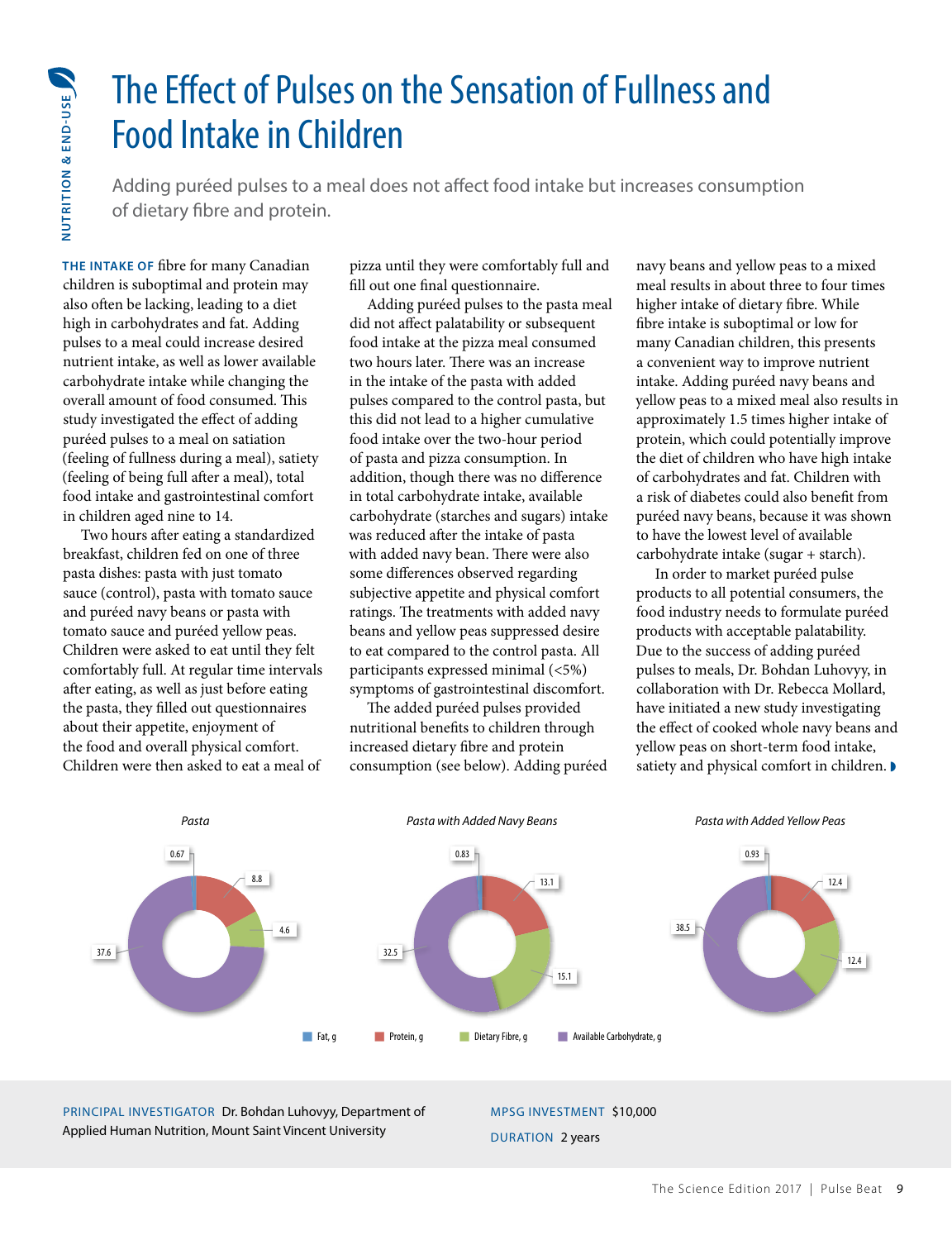### Development of a Pulse-Based Protein Drink Mix for Vegan Athletes

Pea protein combined with quinoa flour creates a vegan smoothie dry mix with 20 grams of protein per serving.

**EXERCTS AND FOR A SCIENCIPS AND FORMAT SCIENCIPS TO PUSE THE SEQUIRE SEQUIRE SEQUIRE SUGRAM ATHLETES REQUIRE adequate amounts of protein to meet their dietary preformance, however, this can be a challenge as their diet ex VEGAN ATHLETES REQUIRE** adequate amounts of protein to meet their dietary needs and maximize their athletic performance; however, this can be a challenge as their diet excludes any animal or animal-derived protein sources (e.g. meat, fish, dairy, eggs). These traditional animal sources are complete proteins, meaning they contain all essential amino acids. In contrast, plant derived-proteins are incomplete proteins and most are limited in lysine, threonine, tryptophan or sulphur-containing amino acids. To achieve a complete protein ratio, pulses and cereal proteins can be combined as they contain complementary set of amino acids. This study looked to develop a vegan dry smoothie mix that contains 15–25 grams of high-quality protein. For marketability, the mix also could not contain artificial flavours or colours and be easy to blend and drink.

Pea protein was selected as the pulse protein source due to its widespread availability, low cost and amino acid content. Pea protein contains lysine, which increases calcium absorption, and threonine, which helps with muscle and tissue strength and elasticity. Quinoa flour was chosen as the cereal protein source as it is the only cereal that is a complete protein and its taste masks the beany offflavours of the pea protein. To increase palatability, a blend of cane sugar and stevia was added for sweetness and two flavours, vanilla-chai and chocolate were created (see below).

One serving of each of the dry mixes (42 grams for vanilla-chai and 46 grams for chocolate) contained 20 grams of protein. Allowable nutrient claims for the smoothie mix included source of energy, trans fat free, cholesterol free, a source of magnesium and molybdenum, a good source of calcium and an excellent source of iron and phosphorus.

To prepare the smoothie, sensory panels tested water, almond milk, soy milk and coconut as possible hydrating agents. All were deemed acceptable, but testers preferred almond and soy milk. The panel described the smoothies as *refreshing*, *smooth textured*, *no lumps*, *easily dissolved*, *sweet* and *appealing*.

The availability of a delicious, good quality vegan protein dry mix with a full amino acid profile that is easily incorporated in smoothies may reduce health care costs and provide a wellresearched and practically conceived product for sports dietitians, nutritionists and other exercise science and medicine experts. These experts recognize the importance of nutrition for optimal performance as well as the difficulties in implementing sports nutrition for vegan athletes. The creation of a high protein dry mix can provide a value added product for Manitoba food processors and can be used to promote and market pulse ingredients to the food industry.

The project industry partner, Jordan Ciciewa of One Fit City (Winnipeg, MB) is actively marketing the product through website, radio and TV promotions. Several local juice stores and yoga, spin and Barre fitness studios have tested selling the product and are excited to retail a madein-Manitoba product. The final product, with all the required labelling will be available in early 2017. ◗

*Vanilla chai dry protein mix (left) and chocolate protein smooth formulation (right) both made from pea protein powders.*



### PRINCIPAL INVESTIGATOR Meeling Nivet, Food Development Centre

MPSG INVESTMENT \$20,000

CO-FUNDER \$5,000 – One Fit City DURATION 1 year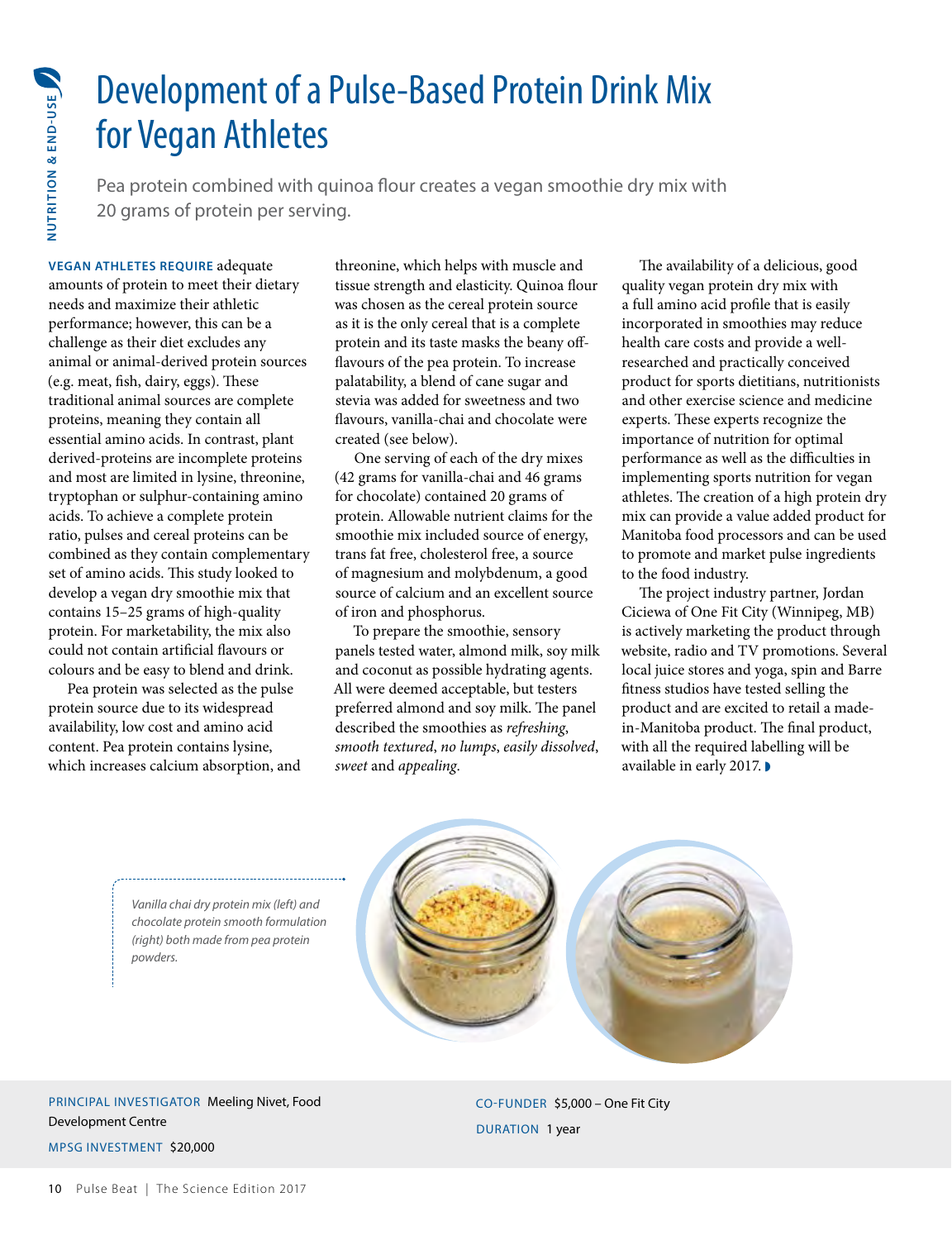### Can Increasing Pulse Consumption in Canada Reduce Healthcare Expenditures?

If 5– 50% of adults increase their pulse consumption to one serving per day, healthcare costs for Type 2 diabetes and coronary heart disease would be reduced \$30–\$300 million annually.

**TYPE 2 DIABETES** (T2D) and coronary heart disease (CHD) are two major diseases that contribute greatly to Canada's social and healthcare costs. In 2014, federal healthcare costs of T2D were estimated at \$2.5 billion and \$13 billion for CHD. Pulses are a low glycemic index, high fibre protein source that can reduce cholesterol levels, thus reducing the risk of developing T2D and CHD. Current dietary guidelines recommend the consumption of two to three servings (175 ml or 130 grams of cooked pulses) per day. Only 13% of the adult Canadian population consume an average 113 grams of pulses per day, which is well below the recommendation. Increasing pulse consumption could lead to reduction in the development of T2D and CHD, thus reducing federal healthcare costs.

This study created an economic simulation to estimate the reduction of T2D and CHD and associated costs. Four scenarios were developed to estimate the percent of the Canadian population to

adopt the recommendation of one pulse serving per day. The best, optimistic, pessimistic and worst case scenario assumed a 50%, 25%, 15% and 5% adoption rate, respectively.

To determine annual healthcare cost savings, illness costs were broken down into two categories: direct and indirect. Direct costs refer to hospital care, physician care and drug expenditures, whereas indirect costs refer to the dollar value of lost production due to illness, injury or premature death. Using recent systematic meta-analyses, the estimated effect of daily pulse consumption lead to a 7% reduction of T2D and 5% reduction of CHD. For all cost reductions, the analysis assumed a proportional reduction with disease incidence. The exception to this is the cost reduction for hospitalization. Fixed costs remain largely the same, regardless of admissions, whereas variable costs decrease with fewer admissions. As there has been no study on the breakdown of these costs in Canada, an American

study found the approximately 84% of hospital costs are fixed with the remaining 16% variable. Therefore, for every 1% reduction of disease incidence, there would be a 0.16% reduction in costs.

A full overview of cost savings is outlined in the table below. In Canada, total cost savings from increased pulse consumption ranged from 7.3 to 73 million dollars for T2D and 20.8 to 208.6 million dollars for CHD, depending on the adoption scenario. In Manitoba alone, these values ranged from 0.3 to 3.0 million dollars for T2D and 1.1 to 11.3 million dollars for CHD.

Based on the economic simulations, there is potential for healthcare cost savings in Canada by increasing consumption of pulses. However, there is a need for strategies to increase pulse consumption through education and policy. The food industry must create acceptable pulsebased products for consumers so they can easily increase their consumption in a convenient and affordable way.

**Potential Canadian healthcare savings in T2D and CHD costs under various recommended pulse consumption scenarios among Canadian adults (CAD \$million)**

|                              | <b>Scenario</b>  |            |                   |            |                    |            |                   |            |  |
|------------------------------|------------------|------------|-------------------|------------|--------------------|------------|-------------------|------------|--|
|                              | <b>Best Case</b> |            | <b>Optimistic</b> |            | <b>Pessimistic</b> |            | <b>Worst Case</b> |            |  |
|                              | T2D              | <b>CHD</b> | T2D               | <b>CHD</b> | T2D                | <b>CHD</b> | T2D               | <b>CHD</b> |  |
| <b>Direct Cost Savings</b>   |                  |            |                   |            |                    |            |                   |            |  |
| Hospital                     | 3.0              | 21.7       | 1.5               | 10.8       | 0.9                | 6.5        | 0.3               | 2.2        |  |
| <b>Physician Visits</b>      | 18.6             | 114.3      | 9.3               | 57.1       | 5.6                | 34.3       | 1.9               | 11.4       |  |
| Drugs                        | 45.8             | 62.9       | 22.9              | 31.5       | 13.8               | 18.9       | 4.6               | 6.3        |  |
| <b>Indirect Cost Savings</b> |                  |            |                   |            |                    |            |                   |            |  |
| Mortality                    | 0.5              | 2.5        | 0.2               | 1.2        | 0.1                | 0.7        | 0.0               | 0.2        |  |
| Morbidity                    | 5.1              | 7.2        | 2.5               | 3.6        | 1.5                | 2.2        | 0.5               | 0.7        |  |
| <b>Total Cost Savings</b>    | 73.0             | 208.6      | 36.4              | 104.2      | 21.9               | 62.6       | 7.3               | 20.8       |  |
| <b>Manitoba Cost Savings</b> | 3.0              | 11.3       | 1.5               | 5.6        | 0.9                | 3.4        | 0.3               | 1.1        |  |

PRINCIPAL INVESTIGATOR Dr. Jared Carlberg, Department of Agribusiness, University of Manitoba

### CO-FUNDER \$6,000 – University of Manitoba

DURATION 1 year

MPSG INVESTMENT \$30,000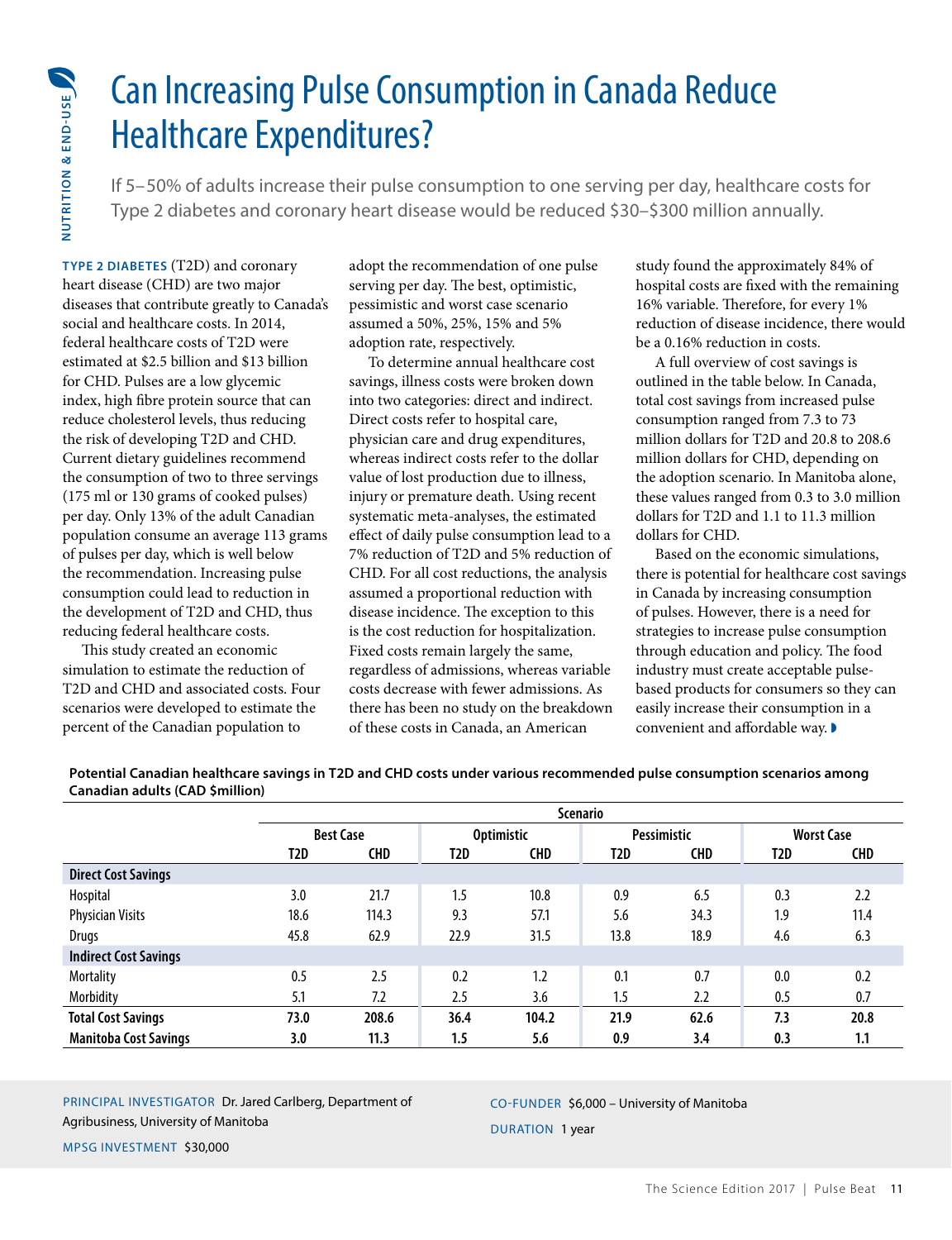### Pea Fibre Utilization in Ground Poultry, Beef and Pork

Pea fibre can be added to ground meat patties without affecting sensory attributes allowing for a nutritional fibre claim and cost reduction.

**EXERCT AND THE SCIENCING SECT AND SECT AND SECT AND SECT AND SECT AND AND SECT AND AND SECT AND AND SECTION SURFACT AND SECTION THE SCIENCE Claim and cost reduction.**<br>
Section 6 finalizer product ost. Incorpensity even fi **CONSUMERS ARE REQUESTING** healthy versions of familiar products, but are still concerned about cost. Incorporating pea fibre into frozen ground meat patties can allow manufacturers to make a fibre nutrient content claim while reducing product cost. Previous research indicates that adding pea fibre can also aid in moisture retention and improve cooking yield. This study investigated the possibility of creating ground beef, pork and chicken patties with the addition of pea fibre while maintaining sensory acceptability. Cooking yield, colour, moisture retention and cost were also evaluated.

Different beef, pork and chicken recipes were created with the inclusion of three yellow pea fibre ingredients (Best Pea Fibre, Centara III and Uptake 80) at three different inclusion rates  $(2, 4, 4)$ 6%). All rates would allow for a Health Canada fibre nutrient claim. Spices were also added to the patties to mask any pea off flavours, but no additional binders or extenders were added. For the preliminary study, patties, along with a "control" from each meat type, were scored by a sensory evaluation panel. Beef, pork and chicken patties with 2 and 4% fibre from Best Pea and Centara III and 2% fibre from Uptake 80 receiving a score of three or higher and was used for the second part of the study. Patties were then evaluated for specific sensory attributes (juiciness, tenderness, off-flavour) and for cooking yield, moisture loss and colour (lightness, redness and yellowness).

All ground beef patties ("control" and fibre added) showed no significant difference in juiciness, tenderness or offflavour (see graph below). The addition of pea fibre at both levels increased cooking yield, however the results were inconclusive for moisture loss as only one recipe had reduction moisture loss (Centara III fibre at  $4\%$ ). There was no significant difference in redness and yellowness, but patties with Best Pea Fibre at 2 and 4% and Centara III fibre at 4% had a significant difference in lightness.



All ground pork patties (control and fibre added) showed no significant difference in juiciness, tenderness or off flavour. All additions of pea fibre increased cooking yield with the exception of Centara III fibre at 2%. There was no significant difference in moisture loss for any of the patties. The addition of Centara III fibre at 2% had a significant effect on lightness and the station of Best Pea Fibre at 4% had a significant effect on redness.

All ground chicken patties showed no significant difference in off-flavour. However, patties with the addition of 4% fibre were rated as less juicy and patties with 4% of Centara III fibre were rated as less tender. The limited amount of water in the patties may have led to insufficient hydration of the fibre ingredients, thus accounting for the lower juiciness and tenderness ratings. There was no significant difference among cooking yield and moisture loss for any of the chicken patties, which may also be an effect of the limited amount of water. All patties with the exception of Centara III fibre at 2% had significantly different lightness. Best Pea Fibre at 4% also significantly affect redness and yellowness.

Based on the above results, adding 2 or 4% yellow pea fibre to frozen ground beef and pork patties does not have a detrimental effect on sensory or cooking properties while still allowing for a Health Canada fibre nutrient claim. The same was determined for ground chicken patties as well, except only at the 2% pea fibre level. Depending on the amount and type of fibre used, including fibre reduced the cost of the meat patties anywhere from 1–15%.

The addition of pea fibre in ground beef and pork patties has many benefits for both manufacturers and consumers. Cooking yield and fibre content are increased and cost of production is lowered. For chicken patties, fibre content is increased and production cost is lowered. Manufacturers can use the fibre claim to promote the patty as a valueadded product. ◗

### PRINCIPAL INVESTIGATOR Luis Maya Desdier, Food Development Centre

MPSG INVESTMENT \$24,500

CO-FUNDER \$5,000 – Food Development Centre DURATION 1 year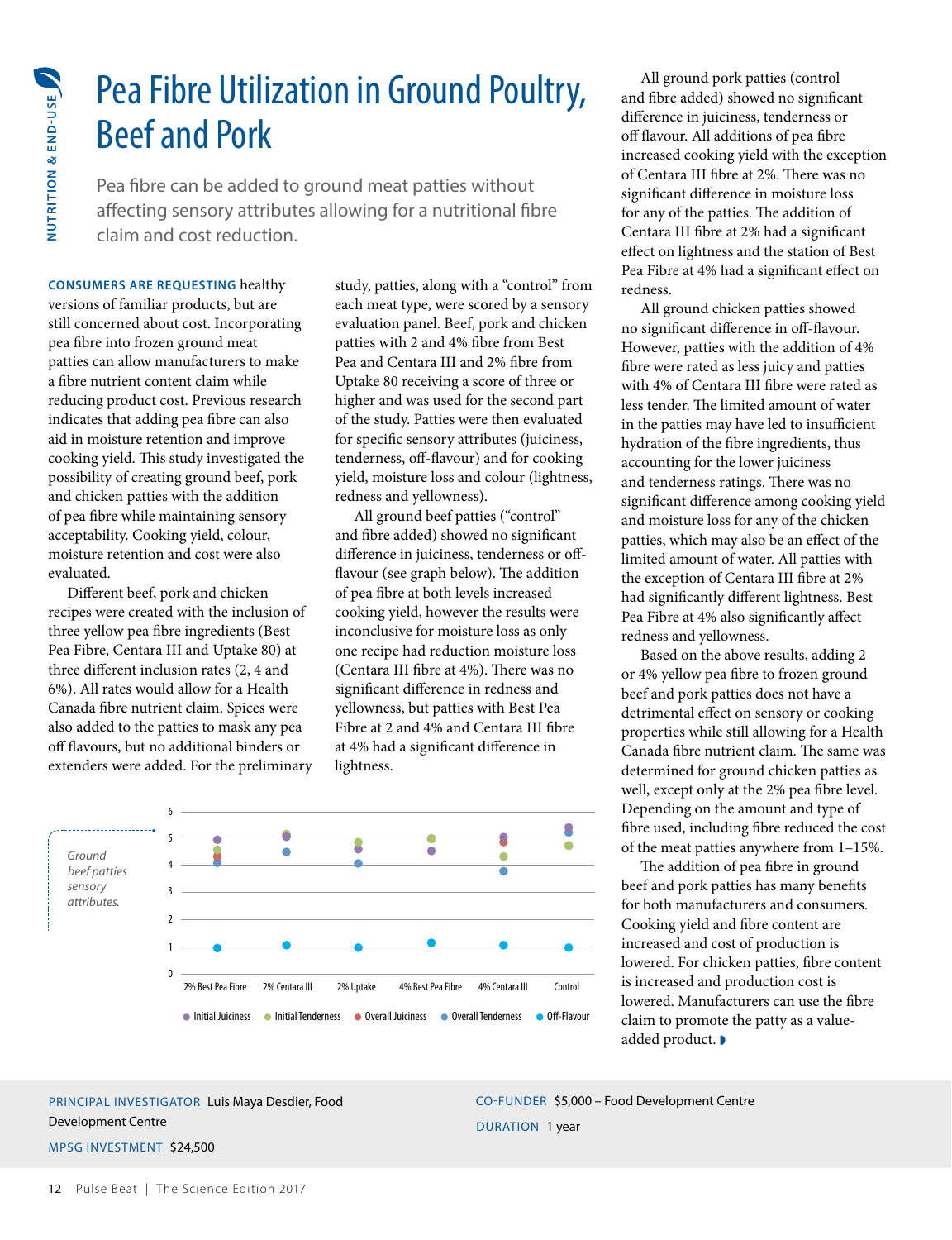### Extension of Shelf Life on Refrigerated Soy Spread and Utilization of Soy in Non-Dairy Yogurt

Locally produced GM soybeans can be utilized for food and beverage applications without beanie off-flavours.

**SOY PRODUCTS SUCH** as soy milk, tofu, yogurts and spreads are increasing in popularity due to the increase in lactose intolerant diets and interest in Asian foods, which commonly use soybeans. Soybeans are also an economical source of plant protein and Health Canada recently recognized that consuming 25g of soy protein per day can help lower the risk of coronary heart disease. Soybeans grown in Manitoba are typically produced for the oil crush market and these genetically modified (GM) varieties are not bred for speciality food markets. These varieties tend to have a gritty mouth feel, beanie offavours and other undesirable traits for food developers. Advances in processing such as fermentation, dehulling and thermal treatments have been used to limit some of the off-flavours. If flavour and

quality issues can be overcome, there may be opportunities for valueadded markets for both farmers and processors.

This project utilized a laboratory scale pilot plant to improve a soy yogurt beverage and soy spread prototypes, develop nutrition fact tables, conduct sensory evaluations and assess the

MPSG INVESTMENT \$21,400

products' shelf life to prepare products for commercialization. Manitoba-grown food grade soybeans were soaked overnight, washed and rinsed. The beans were then ground with hot water to obtain a slurry product using a blender. Soy milk was

extracted and used as the base material for the production of soy spread and soy yogurt.

To develop the soy spread, the milk was coagulated with a salt or lemon juice to precipitate the proteins and form curds and whey. The curd, also known as tofu, was separated from the whey by draining, filtering and pressing. To create the soy spread, the tofu was mixed thoroughly with other ingredients and seasonings. Because seasonings' composition and source of origin can compromise the microbial load and subsequently increase the rate of quality deterioration, the soy spread was developed using pre-treated seasonings. The final soy spread had negligible beanie off-flavour and an

acceptable pH level. In sensory evaluations, the overall appearance, colour, mouth feel and spreadability met consumers' expectations. Based on the results of nutrient analyses, the soy spread was high in calcium, a source of fibre, low in fat, saturated fat and sodium, and free of trans fat and

*Soy yogurt beverage* cholesterol.

> To develop the soy yogurt, high fat soy milk was extracted from whole soybeans. Additional ingredients were added for hydration (to achieve a drinkable texture), pH adjustment (to achieve the tangy yogurt characteristic) and additional berry flavouring and



*Seasoned soy spread*

masking agents (to mask the beany off-flavours). A product development challenge identified was the separation of the yogurt beverage into two phases after storage meaning that the beverage requires shaking before drinking or the use of gums and stabilizers to improve the homogenization. A 93-day shelf life study indicated acceptable microbiological safety and sensory analysis. Sensory panelists scored the beanie off-flavours as very low and liked the colour, creamy texture and fruity flavours of the yogurt. According to the Canadian Guide to Food Labelling and Advertising, the soy yogurt beverage product can be labelled as low in saturated fat and sodium, free of trans fat and cholesterol and a source of energy and iron.

This research demonstrated how Manitoba-grown GM soybeans for the oil market can also be used in food products by utilizing processing techniques, preservatives and seasonings to alter taste and functionality. These products were developed as part of the Canadian Climate Advantage Project, which promotes novel Manitoba-grown and processed foods and food ingredients with health benefits beyond basic nutrition. Industry partner, NuEats Food Innovation (managed by MAHRN), can be contacted regarding product commercialization. This research could be expanded to frozen soy desserts, kefir, energy bars or baked good applications. ◗

PRINCIPAL INVESTIGATORS Dr. Paulyn Appah and Meeling Nivet, Food Development Centre

CO-FUNDER \$5,000 – Manitoba Agri-Health Research Network (MAHRN), NuEats Food Innovation

DURATION 1 year